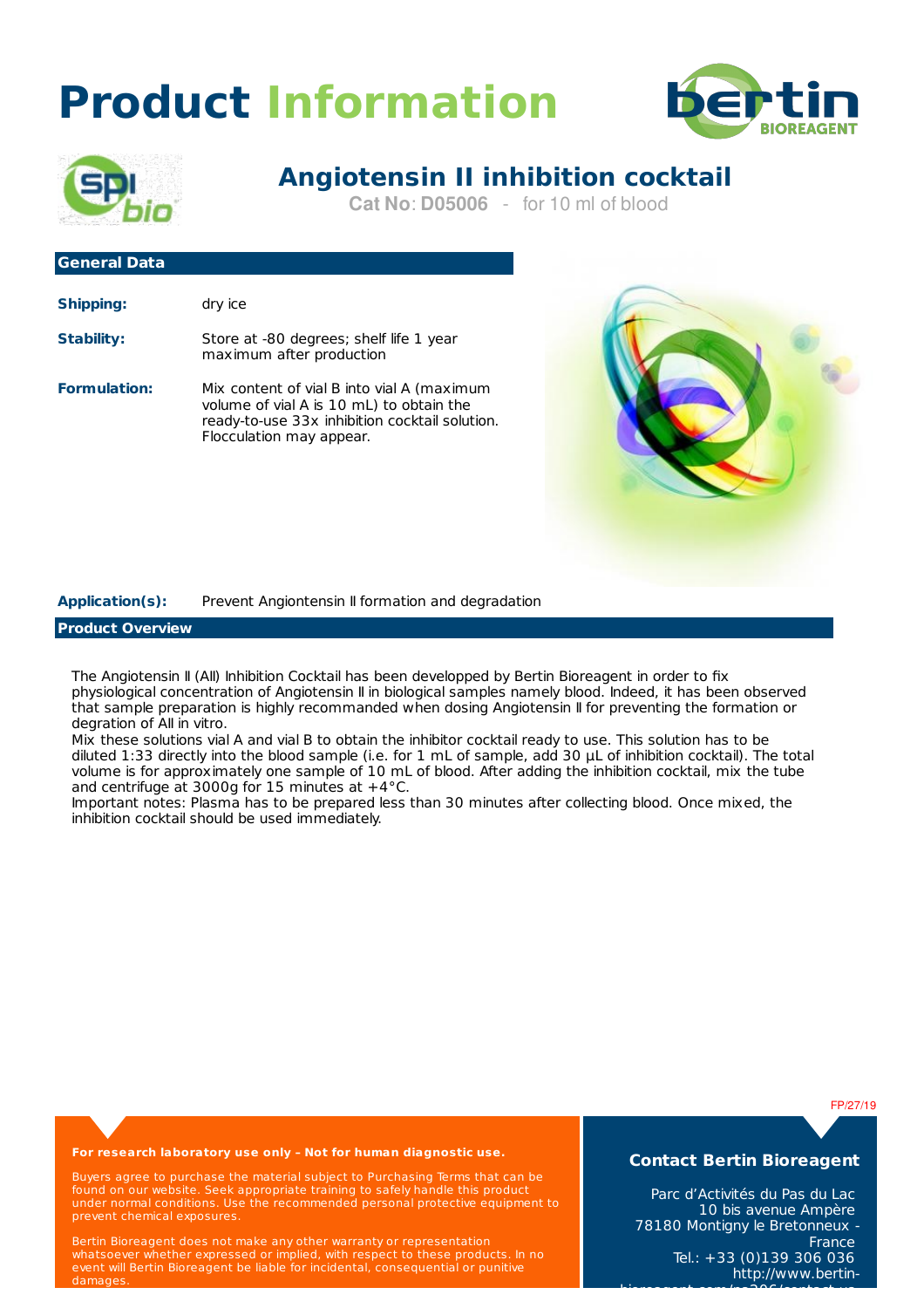# **Product Information**





# **Angiotensin II inhibition cocktail**

**Cat No**: **D05006** - for 50 ml of blood

## **General Data Shipping:** dry ice

| Stability: | Store at -80 degrees; shelf life 1 year |
|------------|-----------------------------------------|
|            | maximum after production                |

**Formulation:** Mix content of vial B into vial A (maximum volume of vial A is 10 mL) to obtain the ready-to-use 33x inhibition cocktail solution. Flocculation may appear.



## **Application(s):** Prevent Angiontensin II formation and degradation

### **Product Overview**

The angiotensin II (AII) Inhibition Cocktail has been developped by Bertin Bioreagent in order to fix physiological concentration of Angiotensin II in biological samples namely blood. Indeed, it has been observed that sample preparation is highly recommanded when dosing Angiotensin II for preventing the formation or degration of AII in vitro.

Mix these solutions vial A and vial B to obtain the inhibitor cocktail ready to use. This solution has to be diluted 1:33 directly into the blood sample (i.e. for 1 mL of sample, add 30 μL of inhibition cocktail). The total volume is for approximately one sample of 50 mL of blood. After adding the inhibition cocktail, mix the tube and centrifuge at 3000g for 15 minutes at  $+4^{\circ}$ C.

Important notes: Plasma has to be prepared less than 30 minutes after collecting blood. Once mixed, the inhibition cocktail should be used immediately.

FP/27/19

#### **For research laboratory use only – Not for human diagnostic use.**

Buyers agree to purchase the material subject to Purchasing Terms that can be found on our website. Seek appropriate training to safely handle this product under normal conditions. Use the recommended personal protective equipment to prevent chemical exposures.

Bertin Bioreagent does not make any other warranty or representation whatsoever whether expressed or implied, with respect to these products. In no event will Bertin Bioreagent be liable for incidental, consequential or punitive damages.

**Contact Bertin Bioreagent**

Parc d'Activités du Pas du Lac 10 bis avenue Ampère 78180 Montigny le Bretonneux - **France** Tel.: +33 (0)139 306 036 http://www.bertin-

bioreagent.com/pa206/contact-us